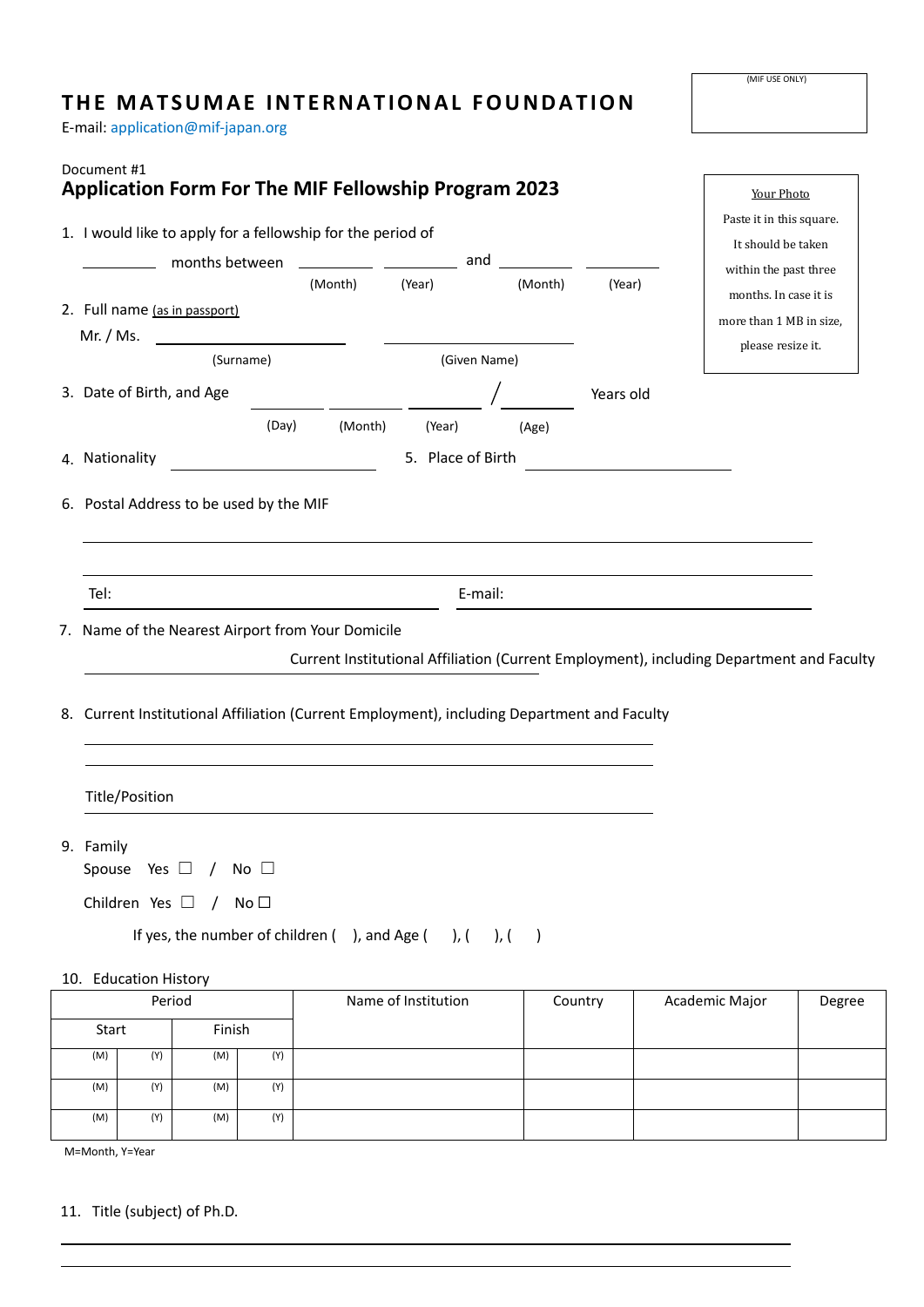| 12. Please list major awards or fellowships which you have received. |              |        |               |  |  |
|----------------------------------------------------------------------|--------------|--------|---------------|--|--|
| Name of Award                                                        | Organization | Period | Type of Award |  |  |

13. Research Project in Japan

[Title]

[Brief Summary] Describe your research project **within 10** sentences and enclose the Details in "Document #2."

14. Host Professor/Scholar in Japan (Please enclose his/her Letter of Invitation as "Document #7".)

Name: Position/Title: Institution:

15. Future Professional Plan

Describe your future professional plan **within 10** sentences.

in which country?

16. Please list other fellowships for which you are currently applying or planning to apply. Name of Fellowship Organization Period Type of Fellowship

| 17. Language (Evaluate by stating Excellent, Good, Fair or Poor) |         |         |             |  |  |  |
|------------------------------------------------------------------|---------|---------|-------------|--|--|--|
|                                                                  | Writing | Reading | Speaking    |  |  |  |
| English                                                          |         |         |             |  |  |  |
| 18. Previous Stays in Japan<br>Period                            | Place   | Purpose | Financed by |  |  |  |